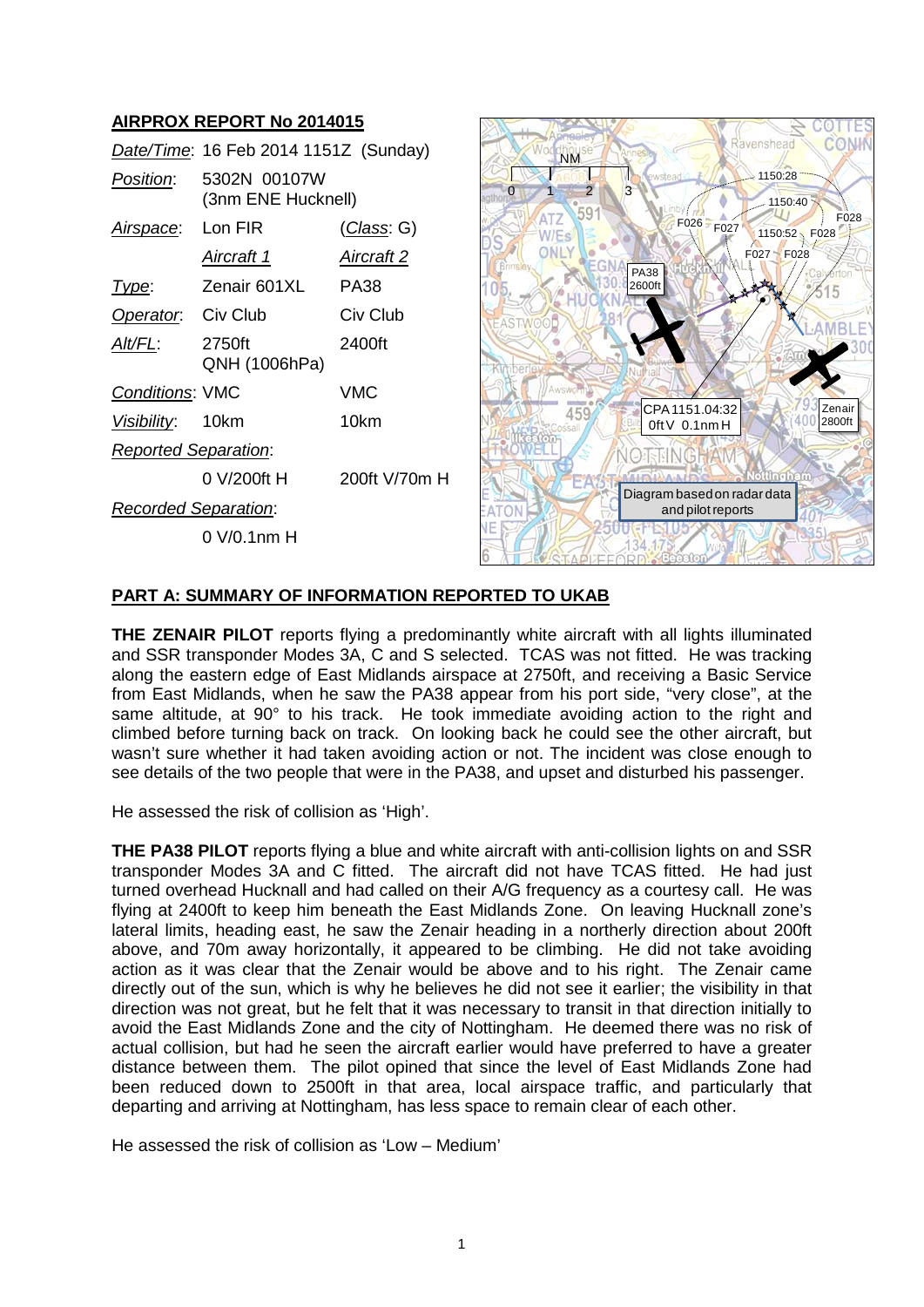## **Factual Background**

The weather at East Midlands was recorded as;

METAR EGNX 161150Z 25014KT CAVOK 07/01 Q1006

#### **Analysis and Investigation**

#### **CAA ATSI**

At 1136:30 the Zenair called East Midlands Radar; he reported at 2700ft on QNH 1006hPa and requested a Basic Service, which was agreed. The Zenair was not identified and was instructed to remain clear of controlled airspace. The PA38 left his departure aerodrome at 1137 and flew to northeast via Newton airfield, turned northwest and then set a westerly course towards Hucknall airfield. The PA38 pilot reported being at altitude 2400ft in order to avoid entering Hucknall's ATZ and also to avoid entry into East Midlands' controlled airspace. The QNH being used by the PA38 was not reported.

At 1141:30 East Midlands Radar passed activity information to the Zenair regarding parachuting at Langar. The Zenair reported turning slightly to the west to avoid the area. Figure 1 below shows the relative positions of the two aircraft, east of Hucknall, as detected by the Claxby radar at 1150:26.



**Figure 1: Claxby radar – 1150:26 UTC**

At 1150:58 the aircraft were 0.3nm apart, both at FL027 (Figure 2). On the next update of the Claxby radar the returns merged. At 1151:14 both aircraft were detected again; the Zenair 100ft higher at FL028 and the PA38 now 0.4nm east of the Zenair (Figure 3).



**Figure 2: Claxby radar – 1150:58 UTC Figure 3: Claxby radar – 1151:14 UTC**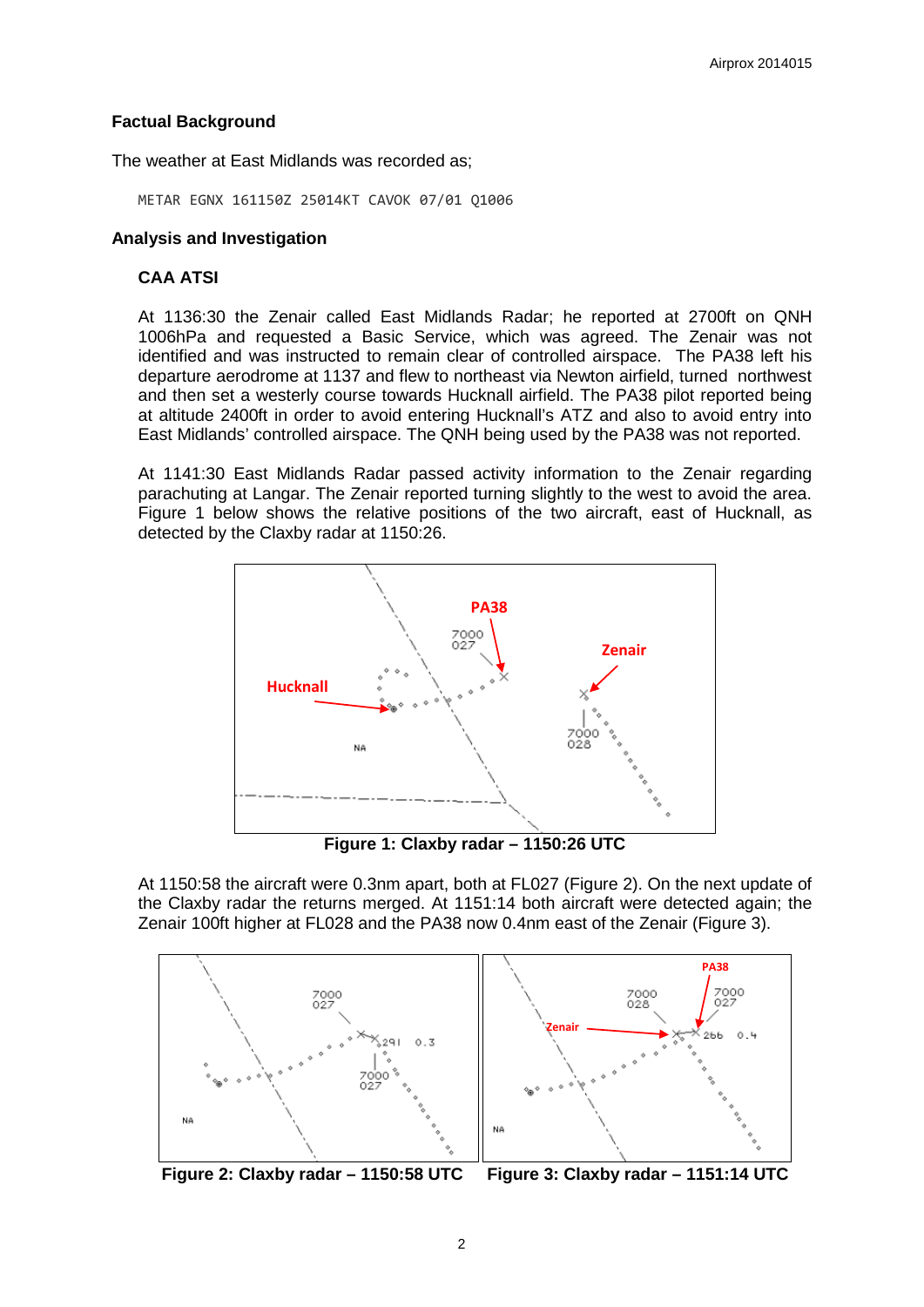Further analysis of the available radar suggests that the PA38 passed through the Zenair's 12 o'clock at 1151:04 and 0.115nm ahead. For 30 seconds preceding the encounter the Zenair's Mode C was transponding FL028 (altitude 2611ft on QNH 1006hPa) and its Mode C changed to FL027 (A2511ft) six seconds before the aircraft tracks crossed, indicating it was likely in the region of altitude 2574ft or below at that time. The closest point of approach occurred after the PA38 had crossed through the Zenair's 12 o'clock: at 1151:06 the PA38 was in the Zenair's 2 o'clock, range 0.7nm and between 0-100ft below. The PA38 pilot reported sighting the Zenair late, out of the sun. The Zenair pilot reported sighting the PA38 to the left at a range of approximately 0.1nm. At 1154:20 the Zenair requested to change frequency and this was acknowledged by East Midlands Radar.

The Airprox occurred in Class G airspace where pilots are ultimately responsible for collision avoidance. Both aircraft appeared to have sighted each other at close range immediately prior to the PA38 passing through the Zenair's 12 o'clock, 2 seconds ahead of the aircrafts' closest point of approach. The Zenair was in receipt of a Basic Service from East Midlands and had not been identified. Under a Basic Service there is no obligation on controllers to provide traffic information or monitor a flight.

### **UKAB Secretariat**

Both pilots shared an equal responsibility for collision avoidance and for not flying into such proximity as to create a danger of collision<sup>[1](#page-2-0)</sup>. The geometry was a 'converging' situation and so the PA38 pilot was required to give way<sup>[2](#page-2-1)</sup>.

### **Summary**

An Airprox was reported between a Zenair at 2611ft (radar derived height), under a Basic Service from East Midlands, and a PA38 at 2574ft (radar derived height), not under an ATS. The Zenair pilot took avoiding action and the aircraft passed within 0.1nm of each other at approximately the same level.

## **PART B: SUMMARY OF THE BOARD'S DISCUSSIONS**

Information available included reports from the pilots of both ac, radar photographs/video recordings, and reports from the appropriate ATC and operating authorities.

The Board first considered the actions of the PA38 pilot and commented that it was commendable that he had called Hucknall as he turned overhead. Some members of the Board thought it might also have been useful if he had called East Midlands as he left Hucknall in order to arrange a Traffic Service which would have supplemented his lookout in the less than ideal into-sun visibility he reported. However, it was acknowledged that the time constraints were tight and that this may not have been possible. The constant bearing of the Zenair, and the fact that he was looking into sun, would have meant that, although the PA38 pilot was required to give way, the Zenair would have been difficult for him to see. Therefore, it was unsurprising that he didn't have time to take avoiding action.

The Board noted that the Zenair pilot was receiving a Basic Service from East Midlands but, that said, they hadn't identified him on radar and there was no obligation for them to give Traffic Information anyway. The Board commented that the Zenair pilot might also have been better served in seeking a Traffic Service but, again, they recognised that circumstances would probably not have allowed sufficient time for the required identification

<span id="page-2-1"></span><span id="page-2-0"></span><sup>&</sup>lt;sup>1</sup> Rules of the Air 2007 (as amended), Rule 8 (Avoiding aerial collisions).<br><sup>2</sup> ibid., Rule 9 (Converging).